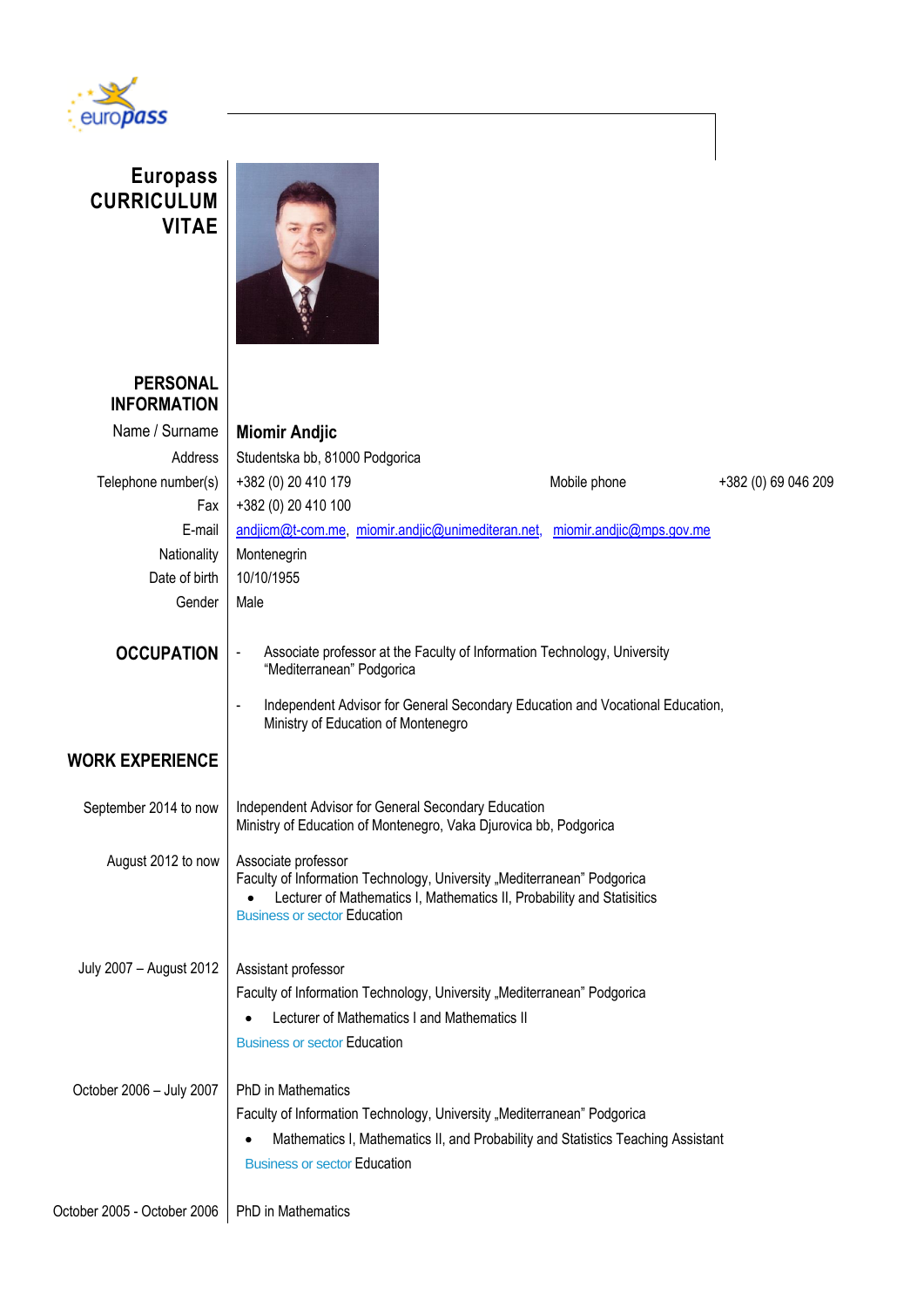|                                         | Faculty of Philosophy Niksic, University of Montenegro<br>Lecturer of Methodology of Mathematics<br><b>Business or sector Education</b>                                                                         |  |
|-----------------------------------------|-----------------------------------------------------------------------------------------------------------------------------------------------------------------------------------------------------------------|--|
| December 1994 - now                     | Inspector for Mathematics and Chief Inspector of Education<br>Ministry of Education of Montenegro<br>Inspector for Mathematics and Chief Inspector of Education<br>Business or sector Inspectorate of Education |  |
| March 1979 - December<br>1994           | Graduate degree in Mathematics<br>Secondary school "Vukadin Vukadinovic" Berane<br>Mathematics teacher<br><b>Business or sector Education</b>                                                                   |  |
| <b>EDUCATION AND</b><br><b>TRAINING</b> |                                                                                                                                                                                                                 |  |
| 2012                                    | Associate Professor                                                                                                                                                                                             |  |
| <b>ISCED 2011</b>                       | Faculty of Information Technology, University "Mediterranean" Podgorica<br>8                                                                                                                                    |  |
| 2007                                    | <b>Assistant Professor</b>                                                                                                                                                                                      |  |
| <b>ISCED 2011</b>                       | Faculty of Information Technology, University "Mediterranean" Podgorica<br>8                                                                                                                                    |  |
| 2005                                    | <b>PhD</b> in Mathematics                                                                                                                                                                                       |  |
| <b>ISCED 2011</b>                       | Faculty of Sciences, University of Novi Sad<br>8                                                                                                                                                                |  |
| 2000                                    | MSc in Mathematics<br>Faculty of Sciences, University of Novi Sad                                                                                                                                               |  |
| <b>ISCED 2011</b>                       | 7                                                                                                                                                                                                               |  |
| 1979                                    | MMath in Mathematics                                                                                                                                                                                            |  |
| <b>ISCED 2011</b>                       | Faculty of Sciences, University of Belgrade<br>64                                                                                                                                                               |  |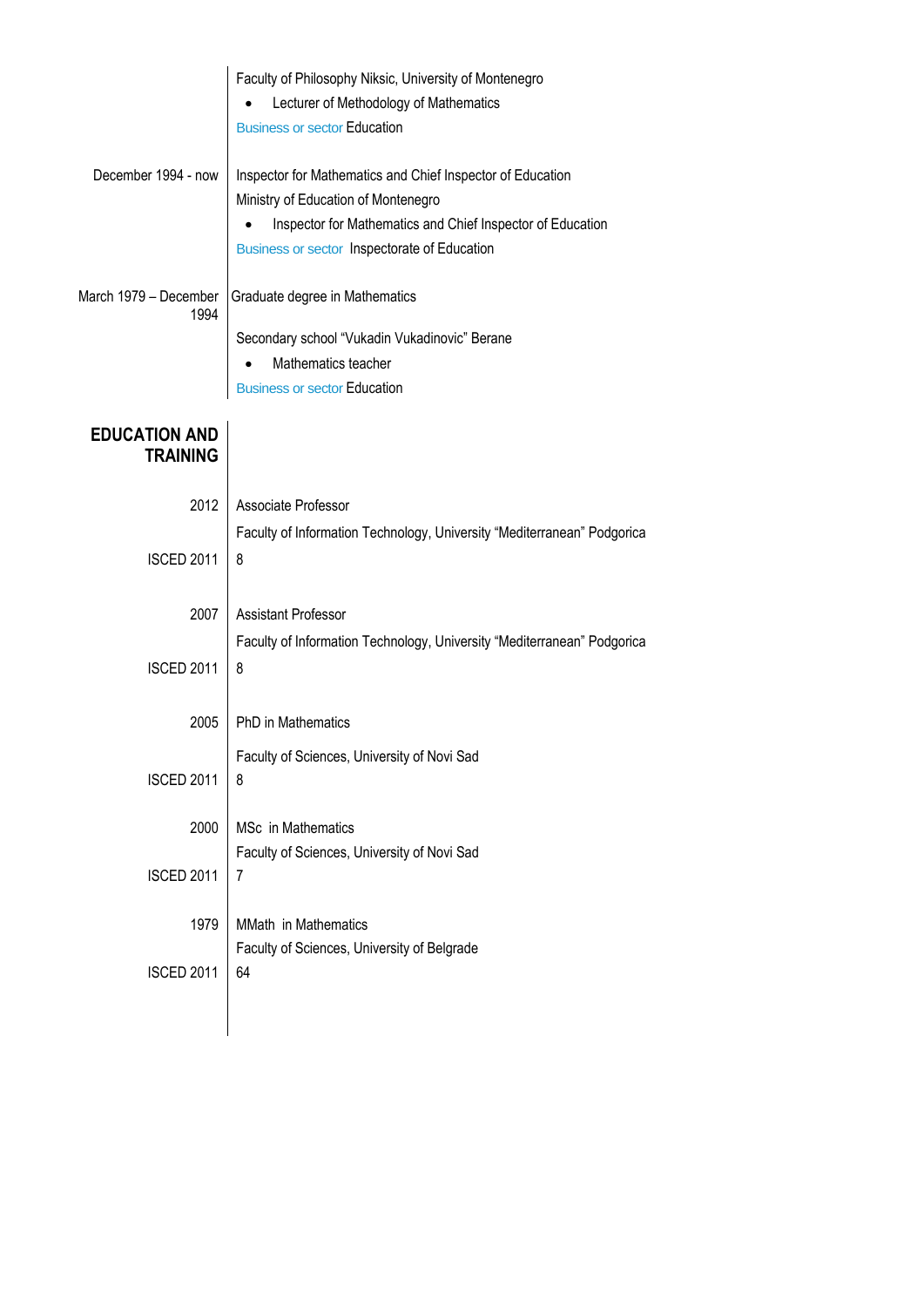- **Publications** 1. **An Approach to Proving Irrational Numbers,** Nastava matematike, XXXVII, 4, Belgrade, 1992, pp
	- 2. . 34-37, YU ISSN 0351-4463.
	- 3. **An Implementation of Inference,** Vaspitanje i obrazovanje, 5-6, Podgorica, 1992, pp. 43-47, YU ISSN 0350-1094.
	- 4. **Puzzles in Further Maths Lessons,** Prosvjetni rad, 9-10, Podgorica, 15 September 1993, pp. 20, ISSN 0033-1686.
	- 5. **Mathematical Puzzles,** Prosvjetni rad, 5, Podgorica, February 1995, pp. 6- 8, ISSN 0033-1686
	- 6. **Great People about Mathematics,** Prosvjetni rad, 7-8, Podgorica, 22 May 1995, pp.10, ISSN 0033-1686.
	- 7. **Great People about Mathematics,** Prosvjetni rad, 13-14, Podgorica, 22 May 1995, pp.10, ISSN 0033-1686.
	- 8. **Some Step-by-Step Linear Functions,** Nastava matematike, XLI, 1-2, Belgrade, 1995, p.23-27, YU ISSN 0351-4463.
	- 9. **Morley's Trisector Theorem,** Nastava matematike, XLIII, 4, Belgrade, 1998, pp.43-45, YU ISSN 0351-4463.
	- 10. **Some Sum Totals in Mathematics Teaching,** Triangle, 2, Sarajevo, 1998, pp.178-180, UDK 51 ISSN 1512-553X.
	- 11. **Morley's Trisector Theorem,** Tangenta, 15, Novi Sad, 1998/99 1, pp.1-2, YU ISSN 0354-656X.
	- 12. **Contest Problem No. 18,** Tangenta, 15, Novi Sad, 1998/99 1, p.22, YU ISSN 0354-656X.
	- 13. **Solution for Contest Problem No. 18,** Tangenta, 18, Novi Sad, 1999/2000 – 2, pp.13-14, YU ISSN 0354-656X.
	- 14. **Interesting Implementation of Viète's Rules,** Nastava matematike, XLV, 1-2, Belgrade, 2000, pp.31-34, YU ISSN 0351-4463.
	- 15. **An Original Problem,** Gama, 1, Matematička gimnazija, Podgorica, 2001, pp.12-14.
	- 16. **Solving Extremum Problems in Elementary Way,** Vaspitanje i obrazovanje, 4, Podgorica, 2001, pp.93-113, YU ISSN 0350-1094.
	- 17. **On a Chessboard,** Matematičko računarski mozaik, 5, Podgorica, September 2001, pp.46-47, ISSN 1450-9261.
	- 18. **Knight's Secrets,** Matematičko računarski mozaik, 6, Podgorica, December 2001, pp.49-50. UDK 51 ISSN 1450-9261.
	- 19. **Chess and Probability,** Matematičko računarski mozaik, 8, Podgorica, April 2002, pp.46-51. UDK 51 ISSN 1450-9261.
	- 20. **Chess and Number Theory,** Matematičko računarski mozaik, 8, Podgorica, April 2002, pp.46-51. UDK 51 ISSN 1450-9261.
	- 21. **Chess and Cryptanalysis,** Matematičko-računarski mozaik, 9, Podgorica, Septembar 2002, pp.48-52, UDK 51 ISSN 1450-9261
	- 22. **Chess and Number Theory,** Triangle, 6, Sarajevo, 2002, p.87-95, UDK 51 ISSN 1512-553X.
	- 23. **Solving Extremum Problems in Elementary Way, I,** Nastava matematike, 47, Belgrade, 1-2, 2002, pp.33-42, YU ISSN 0351-4463
	- 24. **Solving Extremum Problems in Elementary Way, II,** Nastava matematike, 47, Belgrade, 3-4, 2002, pp.20-27, YU ISSN 0351-4463
	- 25. **Interactive Teaching (Internet Presentation of Number Theory),**  Vaspitanje i obrazovanje, 4, Podgorica, 2004, pp. 101-114, YU ISSN 0350- 1094.
	- 26. **Miomir Anđić** and Romeo Meštrović, **A congruence for Fermat quotient,**  Matematički Bilten, Vol.39 (LXV) No.2, 2015(13-18), Skopje, FYR Macedonia, ISSN 0351-336X
	- 27. **About Irrational Numbers,** MAT-KOL, Banja Luka, XXII (2), 2016, pp. 91- 105, [http://www.imvibl.org/dmbl/dmbl.htm,](http://www.imvibl.org/dmbl/dmbl.htm) ISSN 0354-6969(o), ISSN 1986- 5828(o)
	- 28. **Miomir Anđić**, Aleksandar M Anđić, **Methodical Transformations of contents un University Education**, Istraživanje matematičkog obrazovanja, [http://www.imviblorg/dmbl/meso/imo/imo2.htm,](http://www.imviblorg/dmbl/meso/imo/imo2.htm) Vol.VIII (2016), No. 15, pp. 1-8, ISSN(p) 2303-4890, ISSN(o) 1986-518X
	- 29. **Miomir Anđić** and Romeo Meštrović, **An Identity in commutative rings with unity with applications to various sums of powers**, *Discrete Dynamics in Nature and Society*, Vol.2017(2017), Article ID 9092515, 7 pages; ISSN 1026-0226.
	- 30. Romeo Meštrović and **Miomir Anđić**, **Certain congruences for harmonic numbers,** to appear in *Mathematika Montisnigri, 7 pages;* ISSN 0354-2238.
	- 31. Miomir Anđić. Aleksandar M Anđić, **Control tasks at several levels in the teaching of informatics in high school**, Vaspitanje i obrazovanje, 2, Podgorica, 2019, pp. 165-204, UDK 37 ISSN 0350-1094.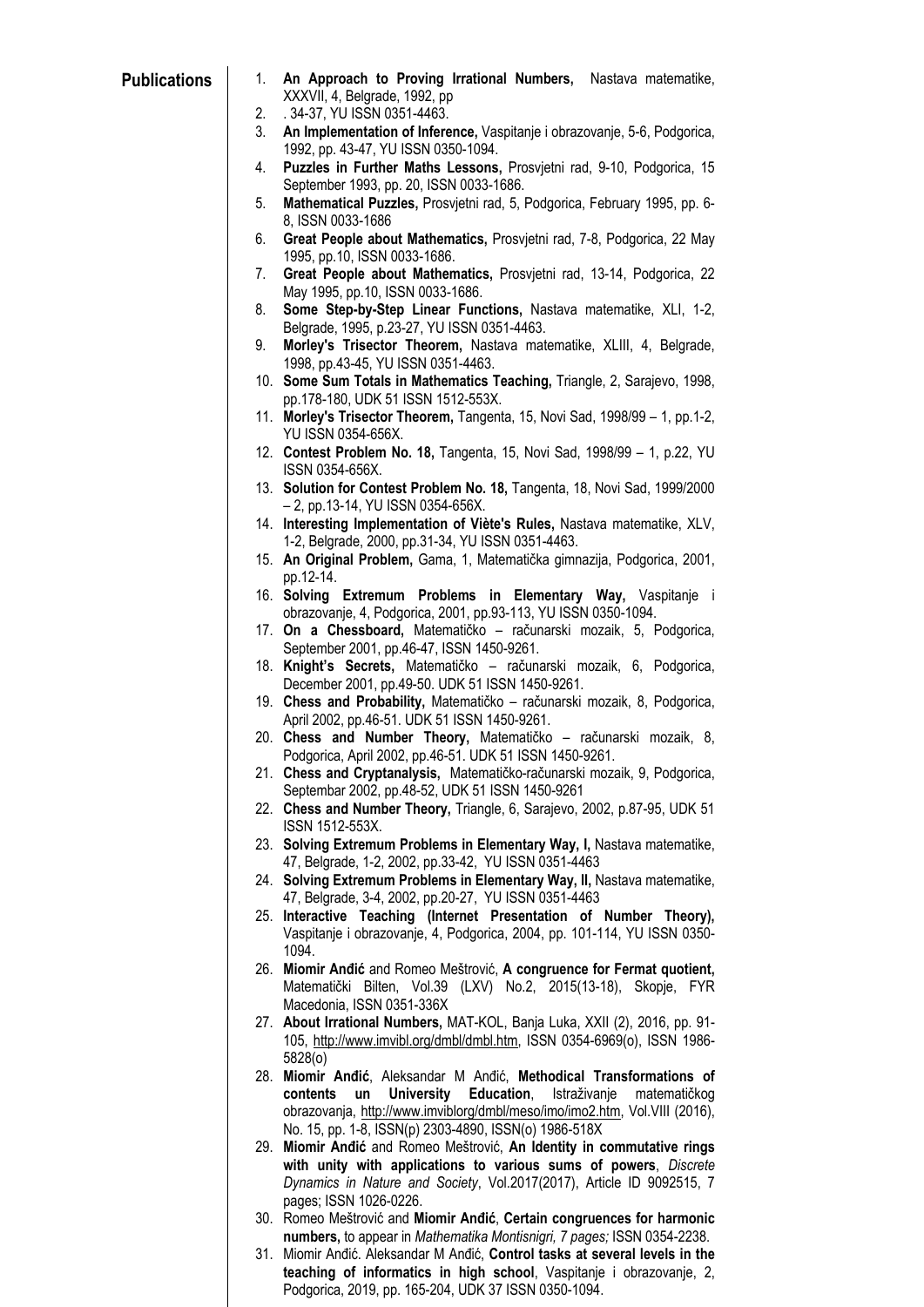| <b>Works Cited</b>                   | 1.<br>2.                                           | About Irrational Numbers, MAT-KOL, Banja Luka, XXII (2), 2016, pp. 91-<br>105, http://www.imvibl.org/dmbl/dmbl.htm, ISSN 0354-6969(o), ISSN 1986-<br>5828(o), cited 195 times, until 11.09.2020 (according to Academia.edu), of<br>which 28 are in highly cited papers.<br>Rad Romeo Meštrović and Miomir Andić, Certain congruences for<br>harmonic numbers, to appear in, Mathematika Montisnigri, vol. XXXVIII, 5-<br>11; ISSN 0354-2238, cited in Congruences involving sums of harmonic<br>numbers and binomial coefficients, Mathematika Montisnigri, vol. XLVII, 15-<br>21:                                                                                                                                                                                                                                                                                                                                                                                                                                                                                                                                                                                                                                                                                                                                                                                                                                                                                                                                                                                                                |
|--------------------------------------|----------------------------------------------------|---------------------------------------------------------------------------------------------------------------------------------------------------------------------------------------------------------------------------------------------------------------------------------------------------------------------------------------------------------------------------------------------------------------------------------------------------------------------------------------------------------------------------------------------------------------------------------------------------------------------------------------------------------------------------------------------------------------------------------------------------------------------------------------------------------------------------------------------------------------------------------------------------------------------------------------------------------------------------------------------------------------------------------------------------------------------------------------------------------------------------------------------------------------------------------------------------------------------------------------------------------------------------------------------------------------------------------------------------------------------------------------------------------------------------------------------------------------------------------------------------------------------------------------------------------------------------------------------------|
| <b>Published Books</b>               | 1.<br>2.<br>3.<br>4.<br>5.<br>6.<br>7.<br>8.<br>9. | Kasalica, D., Scepanovic, R., Andjic, M. A Collection of Mathematical<br>Problems for 3rd grade of Secondary School, Laboratory for Mathematics<br>and Computing, Podgorica, 2003. CIP-372.851(075.3)(076).<br>Andjic, M, Introduction to Number Theory - Theory and Examples.<br>Podgorica, 2005.<br>Scepanovic, R., Andjic, M. A Collection of Solved Problems for Secondary<br>School Contests in Mathematics, Laboratory for Mathematics and<br>Computing, Podgorica, 2005. COBISS.CG-ID 8987408.<br>Andjic, M. Mathematics I (theoremes, definitions, examples, problems),<br>University "Mediterranean", Faculty of Information Technology, Podgorica,<br>2009. ISBN 978-9940-514-10-5.<br>dr Miomir Andić Mathematics II (theoremes, definitions, examples,<br>problems), University "Mediterranean", Faculty of Information Technology,<br>Podgorica, 2009. ISBN 978-9940-514-09-9.<br>Andjic, M., Scepanovic, R. A Collection of Solved Problems in Algebra for<br>Further Maths Lessons and Secondary School Contests. Institute for<br>Textbook Publishing and Teaching Aids, Podgorica, 2013<br>Scepanovic, R., Andjic, M. A Collection of Solved Problems in Geometry<br>and Analysis for Further Maths Lessons and Secondary School Contests.<br>Institute for Textbook Publishing and Teaching Aids, Podgorica, 2013<br>Miomir Andić, Aleksandar M. Andić. Engineering Mathematics (theorems,<br>definitions, examples, problems), University "Mediterranean". Podgorica,<br>2019, ISBN 978-9940-514-59-4<br>Miomir Andić, Aleksandar M. Andić. Engineering Mathematics (theorems, |
| Books ready for<br><b>Publishing</b> | 1.<br>2.<br>3.<br>4.                               | definitions, examples, problems), University "Mediterranean". Podgorica,<br>2019, ISBN 978-9940-514-60-0.<br>Planimetry and Stereometry.<br>Function $ x $ and its implementations.<br>Binomial Formula and Its Implementations.<br>Introduction to Number Theory.                                                                                                                                                                                                                                                                                                                                                                                                                                                                                                                                                                                                                                                                                                                                                                                                                                                                                                                                                                                                                                                                                                                                                                                                                                                                                                                                |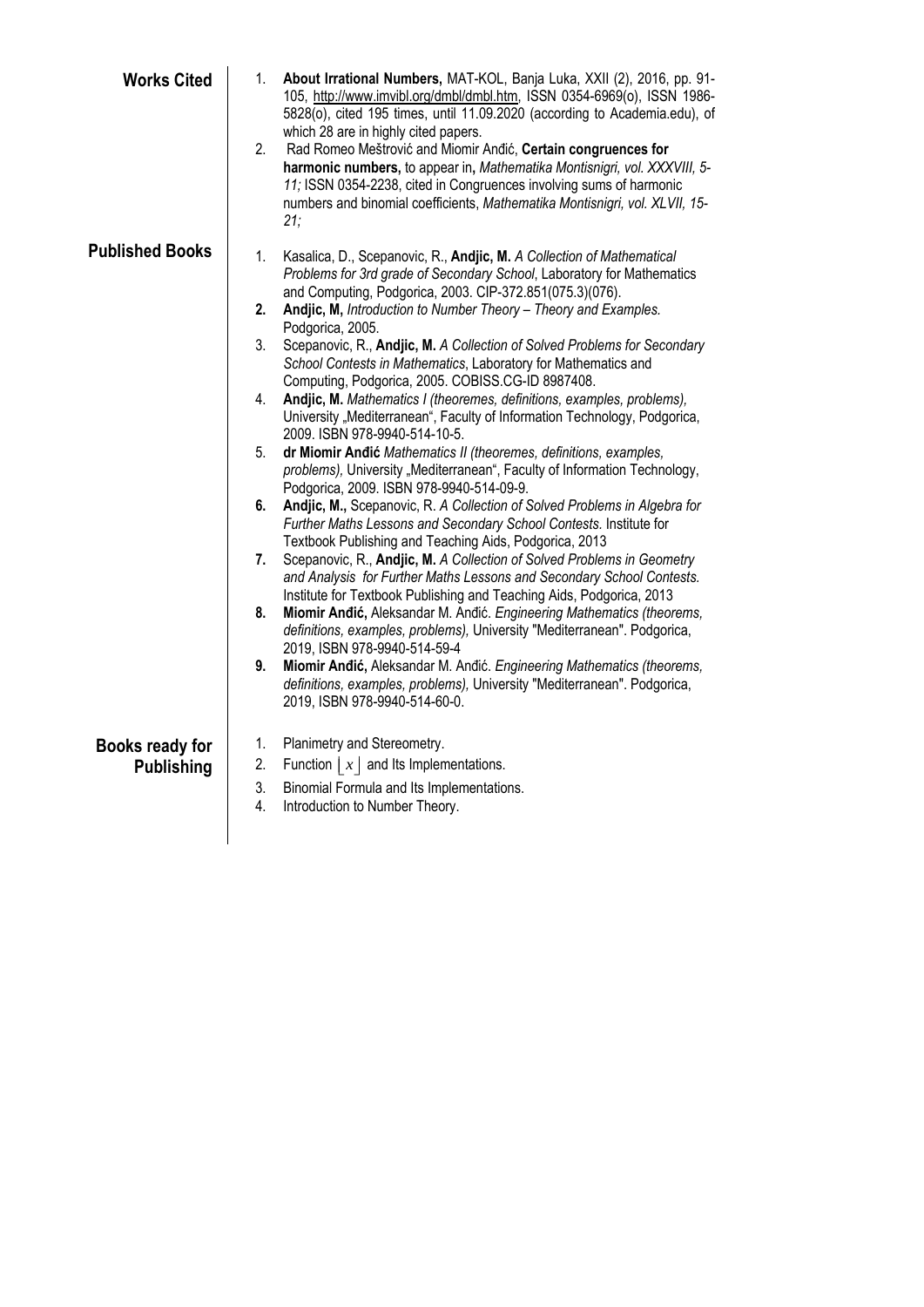| <b>Reviewing</b>                                  | Reviewer of textbooks, handbooks and workbooks:                                                                                                                                                                                                                                                                                                                                                                                                                                                                                                                                                                                                                                                                                                                                                                                                                                                                                                                                                                                                                 |  |  |
|---------------------------------------------------|-----------------------------------------------------------------------------------------------------------------------------------------------------------------------------------------------------------------------------------------------------------------------------------------------------------------------------------------------------------------------------------------------------------------------------------------------------------------------------------------------------------------------------------------------------------------------------------------------------------------------------------------------------------------------------------------------------------------------------------------------------------------------------------------------------------------------------------------------------------------------------------------------------------------------------------------------------------------------------------------------------------------------------------------------------------------|--|--|
| <b>Congresses</b>                                 | Dr Radoje Scepanovic, Dragoje Kasalica, Mathematics for 2nd grade,<br>1.<br>Workbook, Laboratory for Mathematics and Computing, Podgorica, 2003<br>Djoko Markovic, MSci, Geometric Polymorphism, 3M Makarija, Podgorica,<br>2.<br>2006<br>3.<br>Prof. Predrag Obradovic, PhD, Ivana Ognjanovic, PhD, Probability and<br>Statistics with Workbook, University "Mediterranean" Podgorica, Podgorica,<br>2014                                                                                                                                                                                                                                                                                                                                                                                                                                                                                                                                                                                                                                                      |  |  |
|                                                   | "Some Step-by-Step Linear Functions and Their Applications", The 9th<br>1.<br>Congress of Mathematicians of Yugoslavia, Petrovac, 1995.<br>2.<br>"Solving Extremum Problems in Elementary Way", The 10th Congress of<br>Mathematicians of Yugoslavia, Belgrade, 2001.<br>3.<br>"Magical World of Numbers", The 11th Congress of Mathematicians of<br>Serbia and Montenegro, Petrovac, 2004.<br>"Magic Number Phi", the 12th Serbian Mathematical Congress, Novi Sad,<br>4.<br>2008<br>5.<br>"Some Congruencies for Fermat Quotient, Some Congruencies that Contain<br>Harmonic Numbers", the 5th Congress of Mathematicians of Macedonia,<br>Ohrid, 2014<br>Romeo Meštrović and Miomir Anđić, Some congruences involving harmonic<br>6.<br>numbers, V Congres of Mathematicians of Macedonia, Ohrid, R. Macedonia,<br>September 2014                                                                                                                                                                                                                            |  |  |
| <b>Conferences</b>                                | "Internet Presentation of Number Theory", The Conference on Applied<br>1.<br>Mathematics, Budva, 2004                                                                                                                                                                                                                                                                                                                                                                                                                                                                                                                                                                                                                                                                                                                                                                                                                                                                                                                                                           |  |  |
| <b>Seminars</b>                                   | Legal Regulation in the area of Education, seminar for high school and<br>1.<br>primary school pricipals, Pljevlja, 2006.<br>RaNa Seminar, Department of Mathematics and Computing, Novi Sad,<br>2.<br>2003, "Internet Presentation of Number Theory",<br>Regular presentations at daily seminars for Mathematics teachers, Ministry<br>3.<br>of Education of Montenegro                                                                                                                                                                                                                                                                                                                                                                                                                                                                                                                                                                                                                                                                                        |  |  |
| <b>Round tables</b>                               | Changes in Educational System in Montenegro round table. Ministry of<br>1.<br>Education and Science, 2004. "Interactive Teaching"                                                                                                                                                                                                                                                                                                                                                                                                                                                                                                                                                                                                                                                                                                                                                                                                                                                                                                                               |  |  |
| <b>Summer schools for</b><br>young mathematicians | Summer schools for young mathematicians, Bijeljina, 1997<br>1.<br>Summer schools for young mathematicians "Piramida", Podgorica, 2001<br>2.                                                                                                                                                                                                                                                                                                                                                                                                                                                                                                                                                                                                                                                                                                                                                                                                                                                                                                                     |  |  |
| <b>Competition Committees</b>                     | Member of all Mathematics Committees on municipal, regional, republic<br>1.<br>and national competitions in Montenegro, since 1980<br>2.<br>Member of all Mathematics Committees on federal competitions for<br>primary and secondary school students, from 1980 to 2006<br>3.<br>Member of two-member Mathematics Committee of Montenegro on the<br>15 <sup>th</sup> Balkan Mathematical Olympiad, held in Cyprus, in June 2011<br>Member of two-member Mathematics Committee of Montenegro on the<br>4.<br>Senior Balkan Mathematical Olympiad, held in Turkey, 2012<br>Member of two-member Mathematics Committee of Montenegro on the<br>5.<br>16th Junior Balkan Mathematical Olympiad, held in Greece, in June 2012<br>6.<br>Member of two-member Mathematics Committee of Montenegro on the<br>17 <sup>th</sup> Junior Balkan Mathematical Olympiad, held in Turkey, in June 2013<br>Member of two-member Mathematics Committee of Montenegro on the<br>7.<br>18 <sup>th</sup> Junior Balkan Mathematical Olympiad, held in Ohrid, FYRM, in June<br>2014 |  |  |
| <b>Awards</b>                                     | Special Award of "Science to the Youth of Montenegro Movement"<br>Acknowledgment by the University of Donja Gorica for exceptional<br>contribution to the realization of the "Conference for high school teachers<br>in Montenegro", UDG, January 17-18, 2019                                                                                                                                                                                                                                                                                                                                                                                                                                                                                                                                                                                                                                                                                                                                                                                                   |  |  |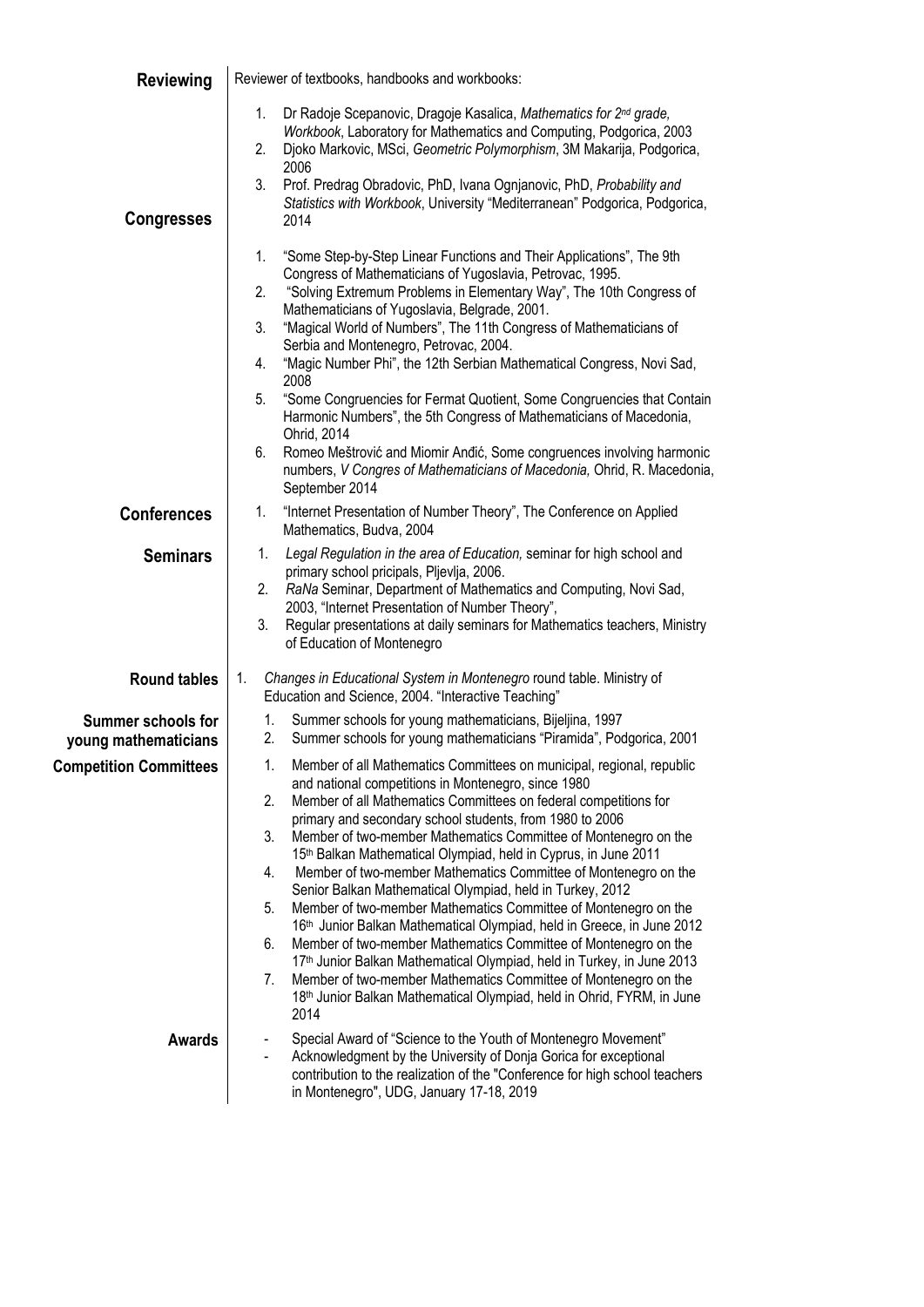- **Engagements at faculties** 1. Held lectures on Methodology of Teaching Mathematics at the Faculty of Philosophy, Niksic, Department of Teacher Education
	- 2. Curriculum developer for Methodology of Teaching Mathematics at the Faculty of Philosophy, Niksic, in compliance with contemporary demands of reformed primary school and the Bologna Declaration
	- 3. Curriculum developer for *Geometry* and *Methodology of Teaching Mathematics for prospective Master's and Doctoral Studies* at the Faculty of Philosophy, Niksic
	- 4. Teaching Assistant for *Mathematics I, Mathematics II* and *Probability and Statistics* at the Faculty of Information Technology, University "Mediterranean" Podgorica, October 2006-June 2007
	- 5. Assistant Professor of *Mathematics I* and *Mathematics II* at the Faculty of Information Technology, University "Mediterranean" Podgorica, October 2007 – August 2012.
	- 6. Associate professor of *Mathematics I, Mathematics II* at the Faculty of Information Technology, University "Mediterranean" Podgorica, since August 2012.
	- 7. Professor of *Probability and Statistics* at the Faculty of Information Technology, University "Mediterranean" Podgorica, since September 2015.
	- 8. President and member of committees for assessment of final and specialist's papers at the Faculty of Information Technology, University "Mediterranean" Podgorica
	- 9. President of the Disciplinary committee at the Faculty of Information Technology, University "Mediterranean" Podgorica
	- 10. Member of the Faculty Grant Commission at the Faculty of Information Technology, University "Mediterranean" Podgorica
	- 11. President and member of review commission for lecturer eligibility at the Faculty of Information Technology, University "Mediterranean" Podgorica
	- 12. President and a member of the hiring committee for teaching assistants at the Faculty of Information Technology, University "Mediterranean" Podgorica
	- 13. Member of the Commission for the inaugural lecture of a candidate for promotion to the title of full professor at the Faculty of Information Technology, University "Mediterranean" in Podgorica.